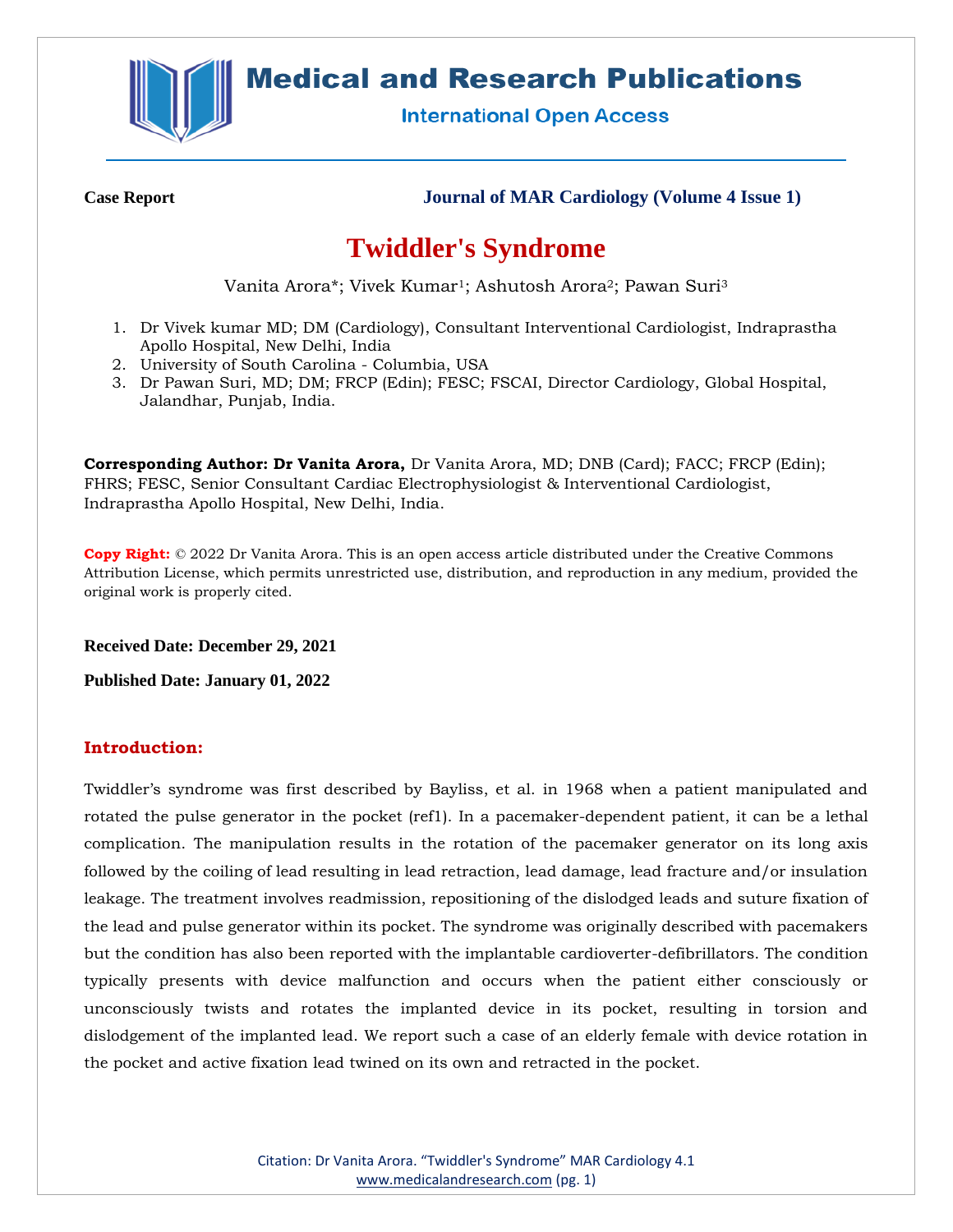### **Journal of MAR Cardiology (Volume 4 Issue 1)**

#### **Case Report:**

80 years old female patient, a known case of coronary artery disease, with angioplasty to LAD with stent implantation done in 2012. She presented as a survivor of sudden cardiac arrest (SCD) and was referred for further treatment. Her check angiography showed a patent stent and no significant disease. Her 2D echocardiography showed Severe tricuspid regurgitation with LVEF 35%. Her Holter study done for 24 hours showed Non-Sustained Supraventricular Tachycardia (NSVT). She underwent single chamber Automatic Implantable Cardioverter Defibrillator (AICD) implantation on 19/09/2019 for secondary prevention of SCD.

Soon after discharge, she had restlessness, inability to sleep, and urinary retention because of a urinary tract infection for which she was treated with intravenous antibiotics according to the culture and sensitivity of the bacteria by the home care. She had hyponatremia with disorientation due to low oral intake and improved after Tolvaptin was added to her regimen.

In June 2020, during the Covid-19 lockdown, the relative made a call, stating that the patient felt the device has moved from its original position and dislodged, but the patient didn't do a physical visit into the device clinic due to Covid-19 scare. The patient eventually came to the device clinic in Oct 2020 and the device was rotated in the pocket. The right ventricle (RV) defibrillator lead sensing and pacing parameters were deranged. The fluoroscopy image revealed the findings consistent with Twiddler syndrome (fig1).



Fig 1: Fluoroscopy image showing RV lead coiled in the pocket

Citation: Dr Vanita Arora. "Twiddler's Syndrome" MAR Cardiology 4.1 [www.medicalandresearch.com](http://www.medicalandresearch.com/) (pg. 2)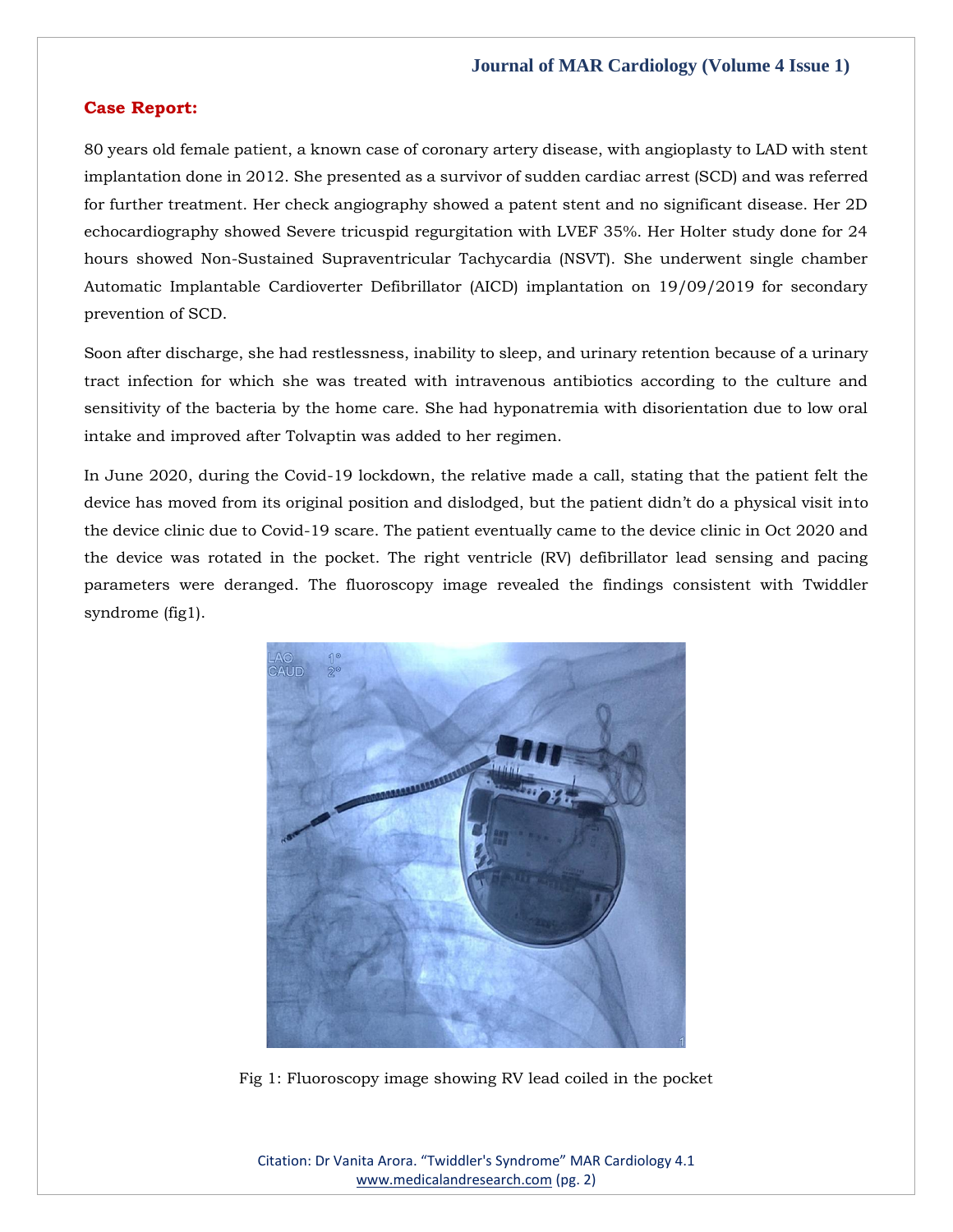

Fig 2: Active fixation RV defibrillator lead knotted and twisted hence discarded



**(a) (b)**

Fig 3 (a & b): AICD extraction demonstrated significant coiling of lead

Citation: Dr Vanita Arora. "Twiddler's Syndrome" MAR Cardiology 4.1 [www.medicalandresearch.com](http://www.medicalandresearch.com/) (pg. 3)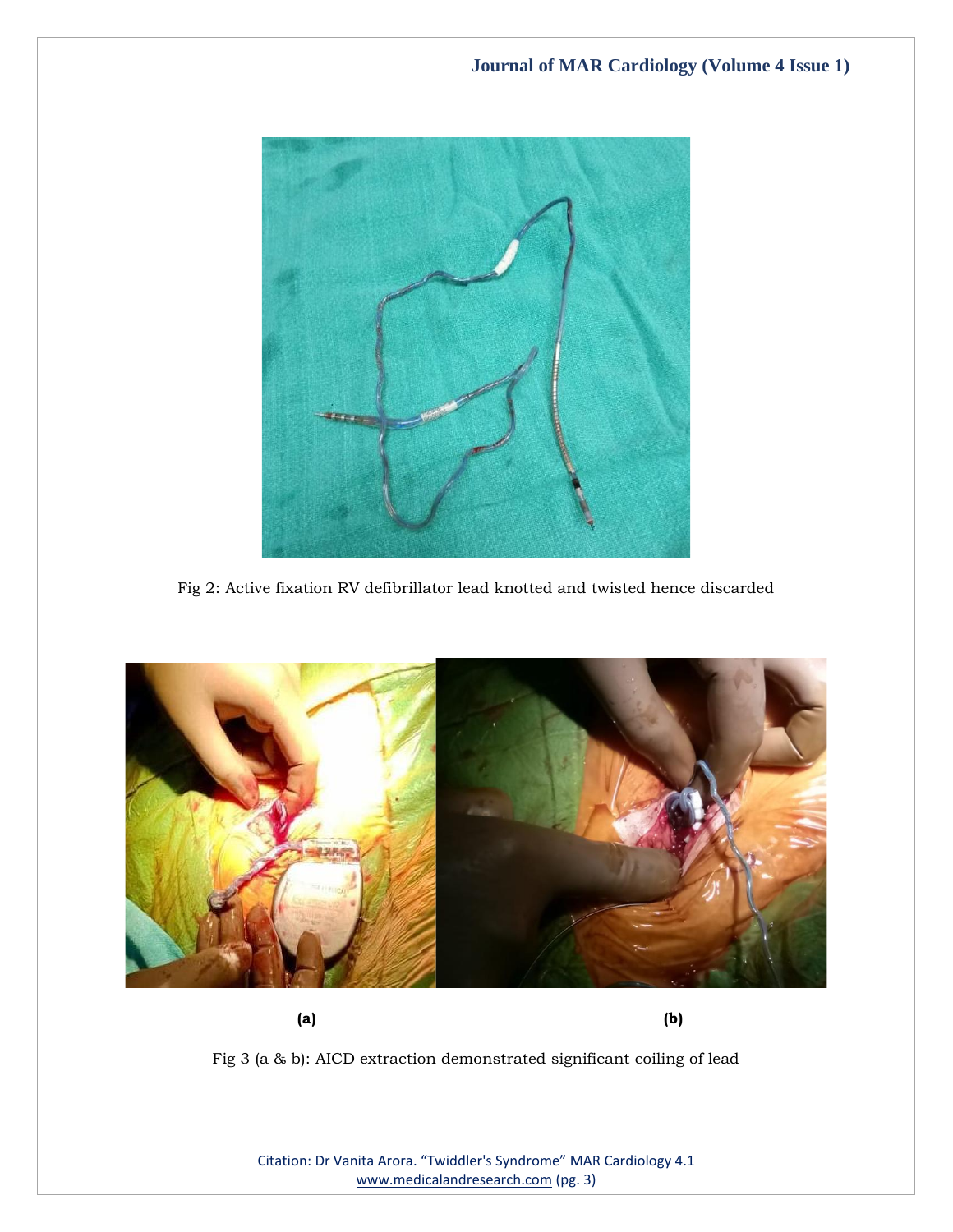#### **Journal of MAR Cardiology (Volume 4 Issue 1)**

During the AICD revision in the catheterization lab, the device was rotated in the pocket, the stay suture on the device was broken. Significant knotting of active fixation RV defibrillator lead was apparent and it was discarded (fig2&3). The patient underwent a successful new AICD implantation procedure. To avoid recurrence, the device was placed deeper in the pectoralis major muscle, and the stay suture was placed to the generator and the muscle.

A detailed discussion with the relatives revealed the constant meddling with the device by the patient during restlessness and disorientation. The relatives were apprised of the problem and counseled to avoid such a situation in the future. Ongoing follow-up has been satisfactory.

#### **Discussion:**

Twiddler's syndrome is a rare complication after pacemaker implantation and is caused by the conscious or unconscious manipulation at the implantation site by the patient resulting in device malfunction. The reported incidence is around 0.07-7% and usually occurs within the first year following implantation with the earliest case reported at 17 hours after implantation. In a pacemaker-dependent patient, it can be a lethal complication. Furthermore, in patients with a defibrillator, it is dangerous because of inappropriate shocks due to loss of adequate sensing and capture and possible false treatment of malignant ventricular arrhythmias (ref2).

The patient-related factors like pediatric age group, elderly, obese, female gender, psychiatric illness, cognitive dysfunction, as well as the operator-related factors like making large pocket size relative to the device size, are the various risk factors that increase the propensity of this syndrome. Various mechanisms have been proposed with the primary focus being upon the scratching that leads to rotation of the pacemaker generator causing stretching and dislodgement of leads which probably rewind on their own. The patients usually present with syncope due to underlying disease of bradyarrhythmias, diaphragmatic pacing due to phrenic nerve stimulation, rhythmic arm twitching due to stimulation of brachial plexus, or inappropriate shocks due to malsensing of defibrillators (ref3).

The chest X-ray and/or fluoroscopy are simple and easily available investigations for diagnosis. The treatment includes urgent temporary pacemaker implantation if the patient is pacemaker dependant, replacing the lead, minimizing the pocket size, suture fixation of the pulse generator, and use of a Dacron patch, if need be, to promote tissue growth around the device. It is equally important to counsel the patient and educate the family about living with a pacemaker and devices.